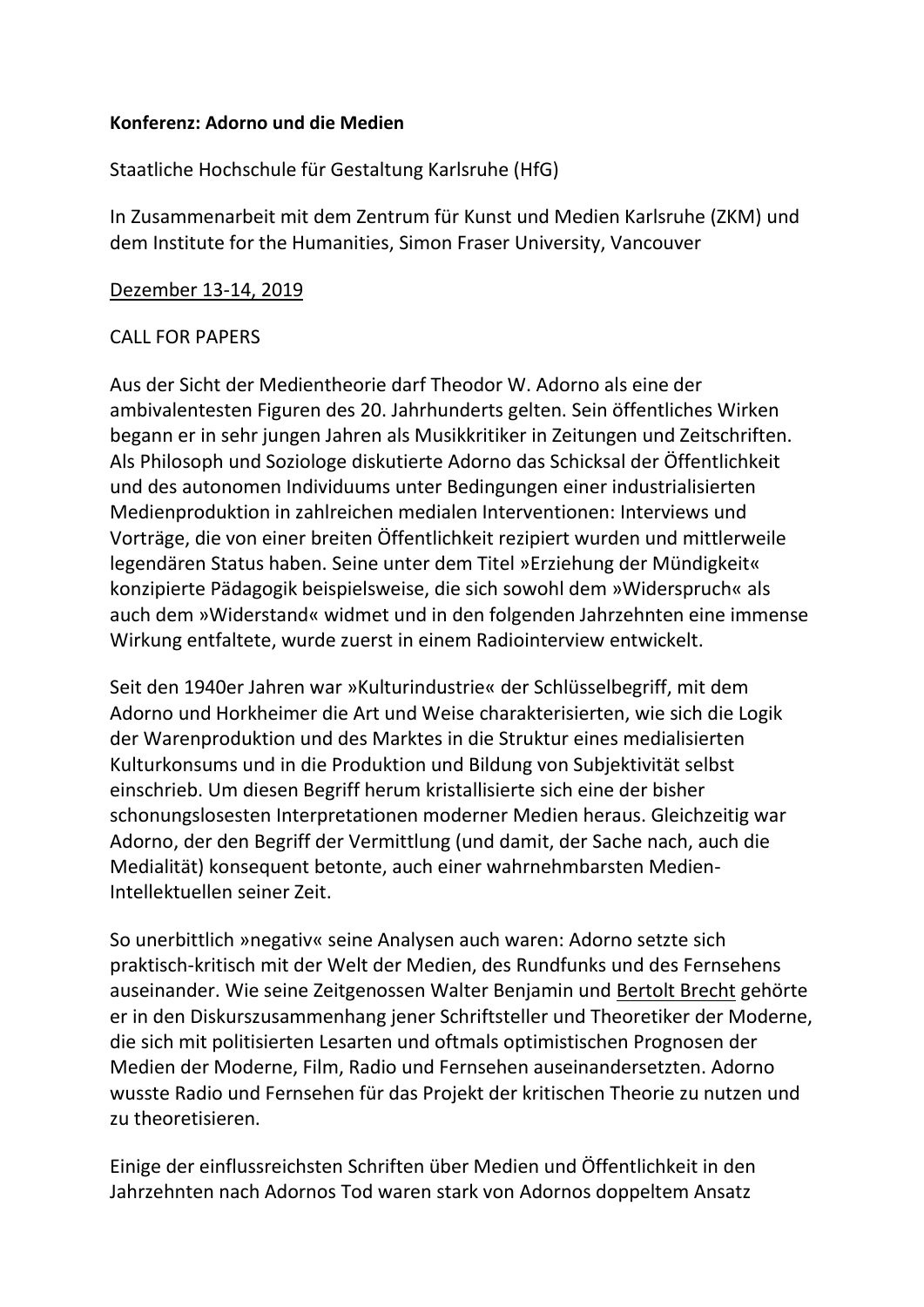inspiriert – von Hans Magnus Enzensberger bis Alexander Kluge. In unseren zeitgenössischen Debatten ist der manchmal apokalyptische Ton von Adornos kritischer Theorie wieder einflussreich geworden. Angesichts der Verbreitung von »Fake News«, von Big Data, Social Media und digitalem Populismus könnte Adornos kritische Theorie demgegenüber wieder als kritische Referenz für eine philosophisch informierte, soziologisch fundierte Medienkritik dienen.

Anlässlich des 50. Todestages von Adorno konzentriert sich die Konferenz auf diese drei Themen:

- Adornos eigene Ambivalenz über die Gefahren und Potenziale moderner Medien,

- die Folgen seiner Theorie in medientheoretischen Ansätzen der folgenden Jahrzehnte und

- die Relevanz von Adornos kritischer Theorie in der zeitgenössischen Kritik der digitalen Kultur.

Abstracts (max. 400 Wörter) können mit einem kurzen CV [bis zum 31.5.2019a](x-apple-data-detectors://1/)n folgende Emailadresse geschickt werden: [medienadorno@gmail.com](mailto:medienadorno@gmail.com)

*Keynotes:*

Josef Früchtl (Universiteit van Amsterdam)

Christian Fuchs (University of Westminster)

Samir Gandesha (Simon Fraser University, Vancouver)

Angela Keppler (Universität Mannheim)

Christiane Voss (Bauhaus-Universität Weimar)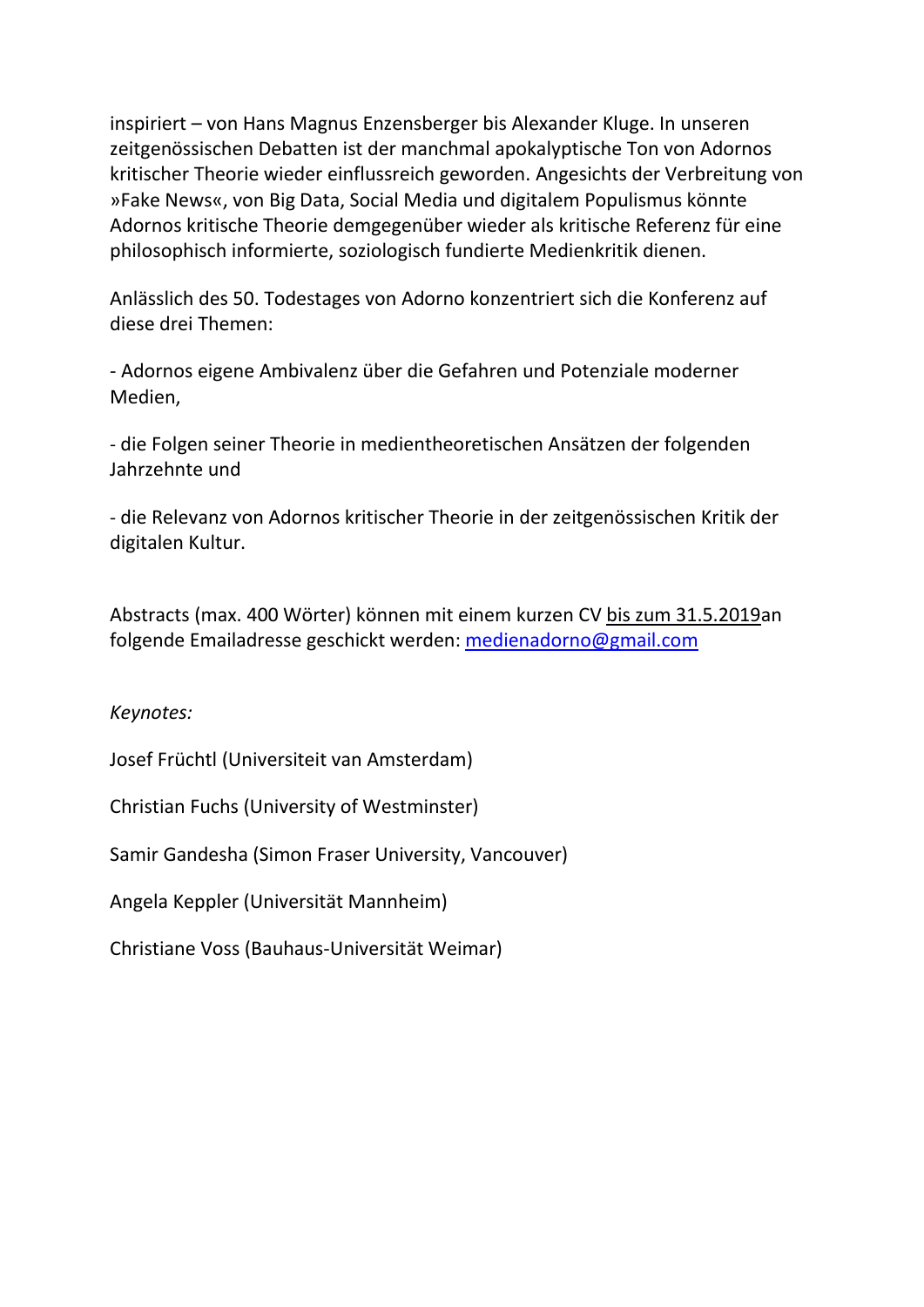# **Adorno and the Media, International Conference**

University of Arts and Design, Karlsruhe (HfG)

### [December 13-14, 2019](x-apple-data-detectors://8/)

In collaboration with the Centre for Arts and Media (ZKM) and the Institute for the Humanities, Simon Fraser University, Vancouver

## CALL FOR PAPERS

In media theoretical terms, Theodor W. Adorno is one of the most ambivalent figures in the 20<sup>th</sup> century. In famous interviews and lectures, broadcasted to a wider public, Adorno discussed the fate of the public sphere and the autonomous individual under conditions of industrialized media production and what he and Horkheimer called the 'Culture Industry'. Since the 1940s, the 'Culture industry' was the key term to characterize the ways in which the logics of the market inscribed itself into the structure of mediatized cultural consumption, indeed, into the very production and formation of subjectivity itself. Around this this term crystalized one of the most unsparing interpretations of modern media so far. At the same time, Adorno, who consistently emphasized the concept of *mediation*, was also appropriately one of the most *mediatized* intellectuals of his time. However relentlessly "negative" his analysis, Adorno made critical use of the world of media, of radio and television too. With contemporaries like Walter Benjamin and [Bertolt Brecht,](x-apple-data-detectors://9/) Adorno also belonged to a wider tradition of modernist writers and theorists who grew up with highly politicized and often optimistic prognoses of modern media (radio, television and especially *film*), which he knew to utilize and theorize for emancipatory project of Critical Theory or what he called in a radio interview "Education for Autonomy," by which he meant a pedagogy devoted to both "contradiction and resistance.". Some of the most influential writing on public media that were to follow in the following decades (from Hans Magnus Enzensberger to Alexander Kluge) were deeply inspired by Adorno's double approach. In our contemporary debates, the at times apocalyptic tone of Adorno's critical theory has again become influential. Today with the proliferation of "fake news," big data, social media and digital populism, Adorno's critical theory might again serve as a critical reference for a philosophically-informed sociologically-grounded critique of media.

On the occasion of the 50<sup>th</sup> anniversary of Adorno's death, the conference will focus on these three issues: on Adorno's own ambivalence concerning the dangers and potentials of modern media, on the aftermath of his theory in media theoretical approaches of the following decades and on the relevance of Adorno's critical theory in the contemporary critique of digital culture.